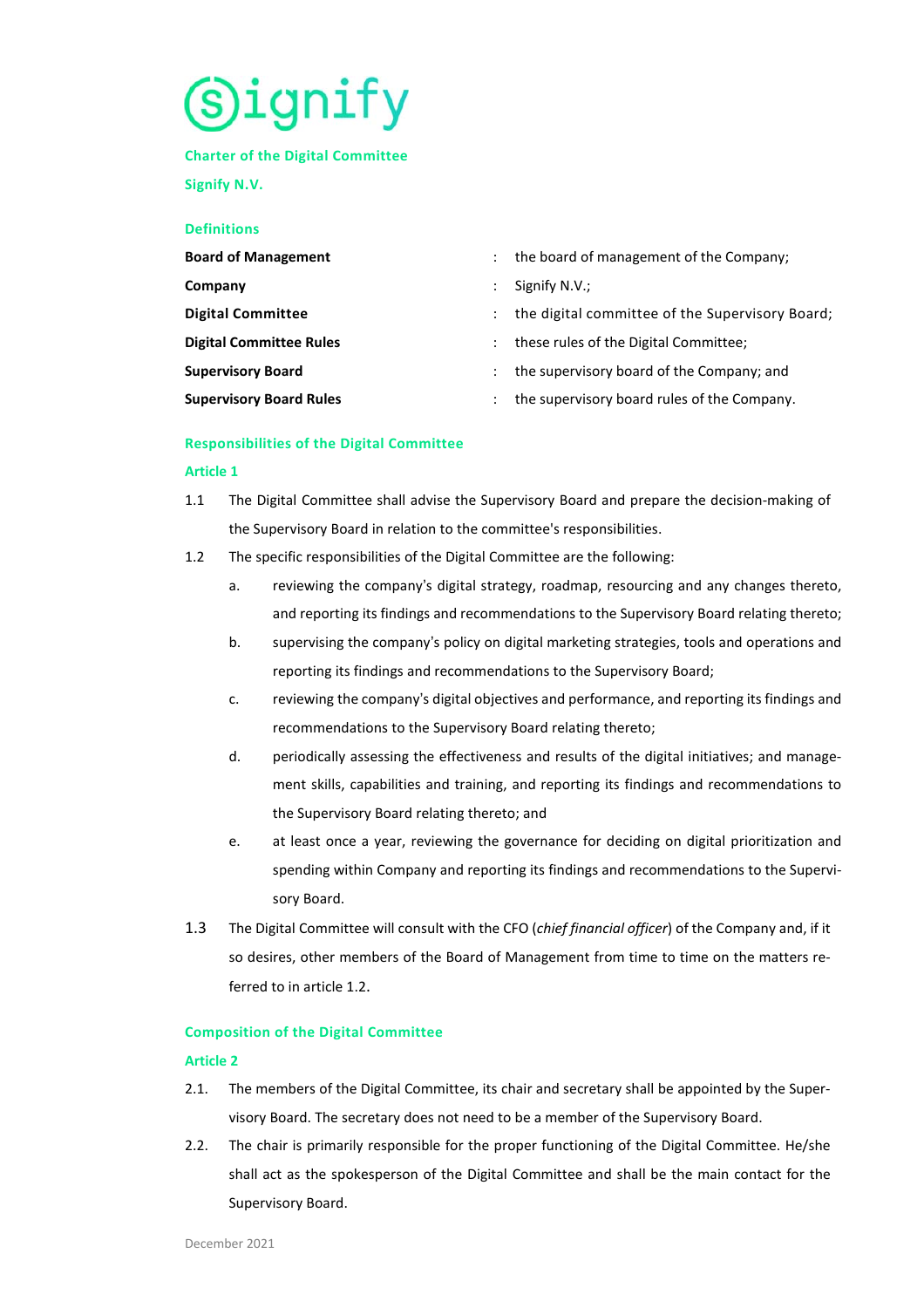- 2.3. Rules regarding the independence of members of the Digital Committee must be complied with, unless they apply on a comply or explain basis and the non-compliance is explained.
- 2.4. All the members of the Digital Committee must be independent within the meaning of article 9.4 of the Supervisory Board Rules, with the exception of no more than one member.
- 2.5. If a member of the Digital Committee is or becomes aware of any circumstance which may reasonably impair or affect his/her independence or the perception of his/her independence, that member will inform the Digital Committee promptly. The Digital Committee will then consult with the Supervisory Board to determine whether there is sufficient cause for that member to resign from, or terminate his/her membership of the Digital Committee.
- 2.6. In absence or inability of the chair, the members of the Digital Committee may appoint another member from their midst to act as the chair.

## **Meetings**

#### **Article 3**

- 3.1. The Digital Committee meets whenever one or more of its members have requested such meeting and at least four times a year.
- 3.2. Meetings of the Digital Committee are called in writing by or on behalf of the chair or in his/her absence or inability by another member of the Digital Committee. The invitation to meetings must contain the agenda. Every member can suggest items for the agenda. The agenda and accompanying materials for the meeting must be sent to the members in good time before any meeting.
- 3.3. The Digital Committee and/or its chair may request officers, external advisors of the Company's group or other parties to be present at a meeting of the Digital Committee.
- 3.4. Meetings of the Digital Committee are chaired by the chair and in his/her absence by another member of the Digital Committee.
- 3.5. If a member of the Digital Committee is frequently absent during meetings of the Digital Committee, the chair of the Digital Committee will discuss this with that member. If the chair of the Digital Committee is frequently absent during meetings, another member of the Digital Committee will discuss this with the chair.
- 3.6. The minutes of the meeting are prepared by the secretary of the Digital Committee or any other person designated by the chair or in his/her absence or inability by another member of the Digital Committee. The minutes will be adopted either in a following meeting of the Digital Committee or by signing by the chair and the secretary or deputy secretary of the relevant meeting.
- 3.7. The Digital Committee shall provide the Supervisory Board with a report of its deliberations and findings.